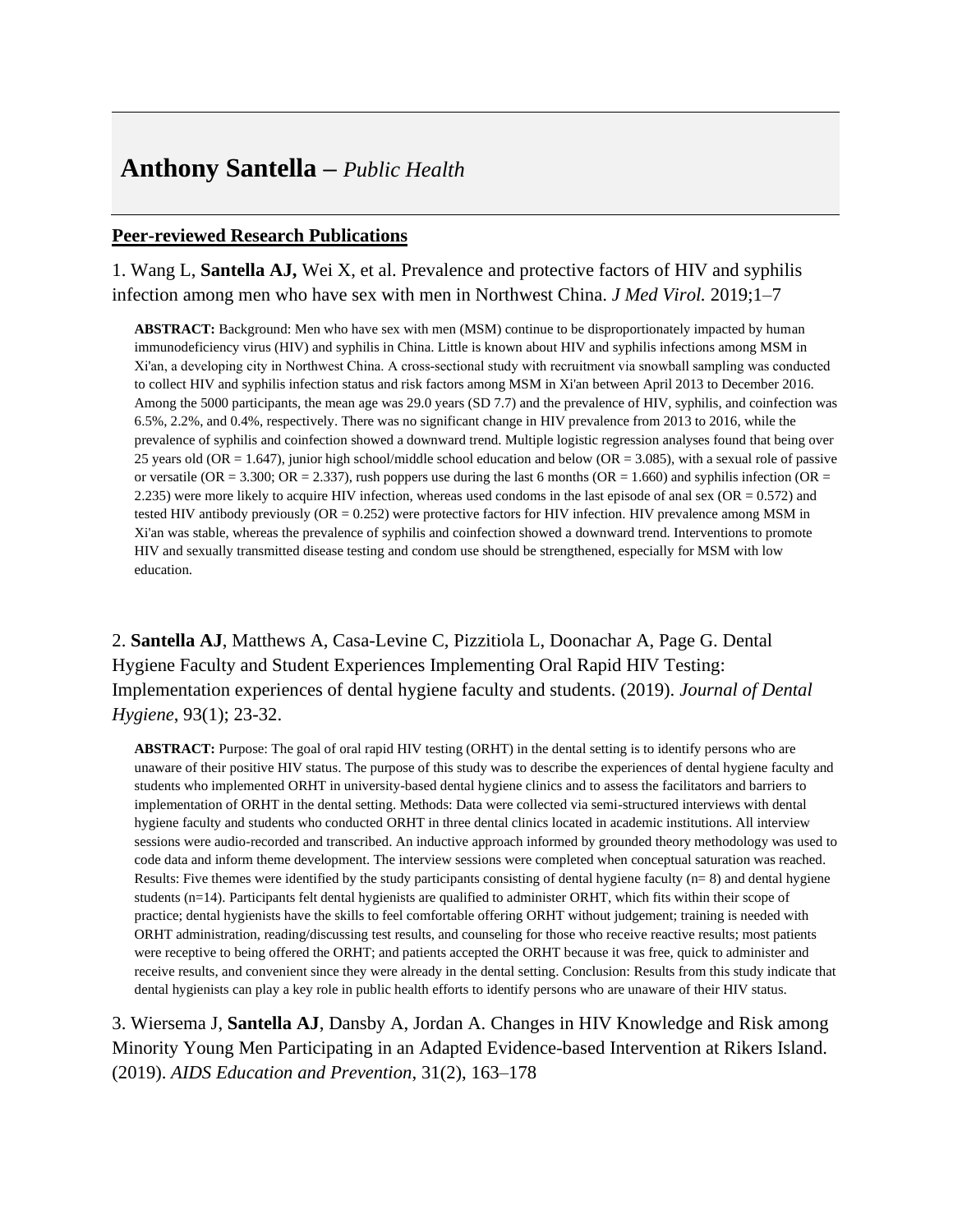**ABSTRACT:** To address HIV-risk among justice-involved minority men, New York City Health + Hospitals Correctional Health Services implemented a modified version of Choosing Life: Empowerment, Action Results (CLEAR), an evidencebased intervention to influence behavior. A total of 166 young (i.e., 20–29 years old) minority (e.g., non-Hispanic Black or Latinx) men at risk for HIV and incarcerated in New York City jails completed the adapted group-format intervention and corresponding evaluation assessments. Participants showed significantly improved HIV knowledge on the 18-item HIV-KQ-18 scale (mean increase = 3.11 correct, from 13.23 [SD = 3.80] pre-intervention to 16.34 [SD = 2.29] post-intervention). Similarly, participant summary scores for substance use risk, sexual risk, and health promotion improved significantly. At 90 days after jail release, participants reported improved "CLEAR thinking," reduced risk behaviors and improved healthpromoting behaviors. Health and HIV-prevention education programs implemented in the jail setting may help reduce health inequities and improve health outcomes.

4. Wiersema J, **Santella AJ**, Canady P, Jordan A. Self-Justifications for Unsafe Sex Among Incarcerated Young Men Who Have Sex with Men and Are Living with HIV: Results from a New York City Jail-Based Pilot Intervention. (2019). *Journal of Community Health*, (44)4; 1-11.

**ABSTRACT:** Young men who have sex with men (YMSM), especially African American and Latinx YMSM, accounted for the highest proportion of new HIV diagnoses in 2016. Minorities and persons living with HIV are over-represented in correctional settings. To influence risk behaviors of incarcerated YMSM who are living with HIV, New York City Health + Hospitals adapted, implemented, and evaluated an evidence-based intervention (EBI)-Personalized Cognitive Counseling-as a pilot program for YMSM, aged 20-29 in New York City jails from May 2015 to July 2016. Thirty-four participants recalled a memorable episode of unprotected anal intercourse (UAI), discussed the episode and resulting thoughts and feelings, identified the self-justifications that facilitated the episode, and discussed possible behavior modifications when presented with similar situations in the future. The top endorsed self-justifications for UAI included that they already had UAI with this person, condomless sex feels more natural, not wanting to lose the opportunity for sex, that substance use influenced their thinking, and not wanting to think about HIV transmission. HIV knowledge improved slightly, as measured by the 18 item HIV-KQ-18 HIV Knowledge Questionnaire, from a pre-intervention average of 15.17  $(SD = 3.05)$  to post-intervention average of 16.48 (SD = 1.64) (p < 0.05). Learning the self-justifications that justice-involved MSM have for having UAI is beneficial for targeting future health promotion interventions. Despite challenges inherent in the jail setting, HIV behavioral EBIs are feasible and they can improve HIV knowledge and encourage exploration of selfjustifications for risky behavior.

5. Wei X, Zhang Y, **Santella AJ**, et al. Effect of early highly active antiretroviral therapy on viral suppression among newly diagnosed men who have sex with men living with HIV in Xi'an, China. (2019). *Journal of Medical Virology*, 91(7); 1-9.

**ABSTRACT:** BACKGROUND: The number of men who have sex with men (MSM) living with human immunodeficiency virus (HIV) in China has increased rapidly and thus immediate highly active antiretroviral therapy (HAART) after diagnosis was implemented as a strategy to reduce the HIV transmission. METHODS: MSM who were diagnosed with HIV and received HAART between 2013 to 2015 in Xi'an were divided into three groups (>350, 200-350, and <200 cell/μL) according to their baseline CD4+ T cell count. The time of follow-up was calculated from the first date of receiving HAART to December 31, 2016. The CD4+ T cell count was detected with 1 week before or after HAART. The plasma viral loads were tested after 1, 2, and 3 years of treatment. RESULTS: Of 1442 subjects who received HAART, 690 (47.9%) cases were in >350 cell/ $\mu$ L group, whereas 400 (27.7%) cases and 352 (24.4%) cases were in the 200-350 cell/ $\mu$ L group and <200 cell/μL group, respectively. After 1 year of treatment, the viral suppression rate in the <200 cell/μL group was 91.1%, which was significantly lower than the other two groups. The logistic regression results show that the >350 cell/μL group and 200- 350 cell/μL group predicted higher viral suppression rates. CONCLUSIONS: Baseline CD4+ T cell count more than 350 cell/μL can improve viral suppression among MSM living with HIV. Furthermore, to reduce the transmission risk, the treatment compliance of people living with HIV with high CD4+ T cell levels should be improved, and their diagnosis to the treatment time should be decreased.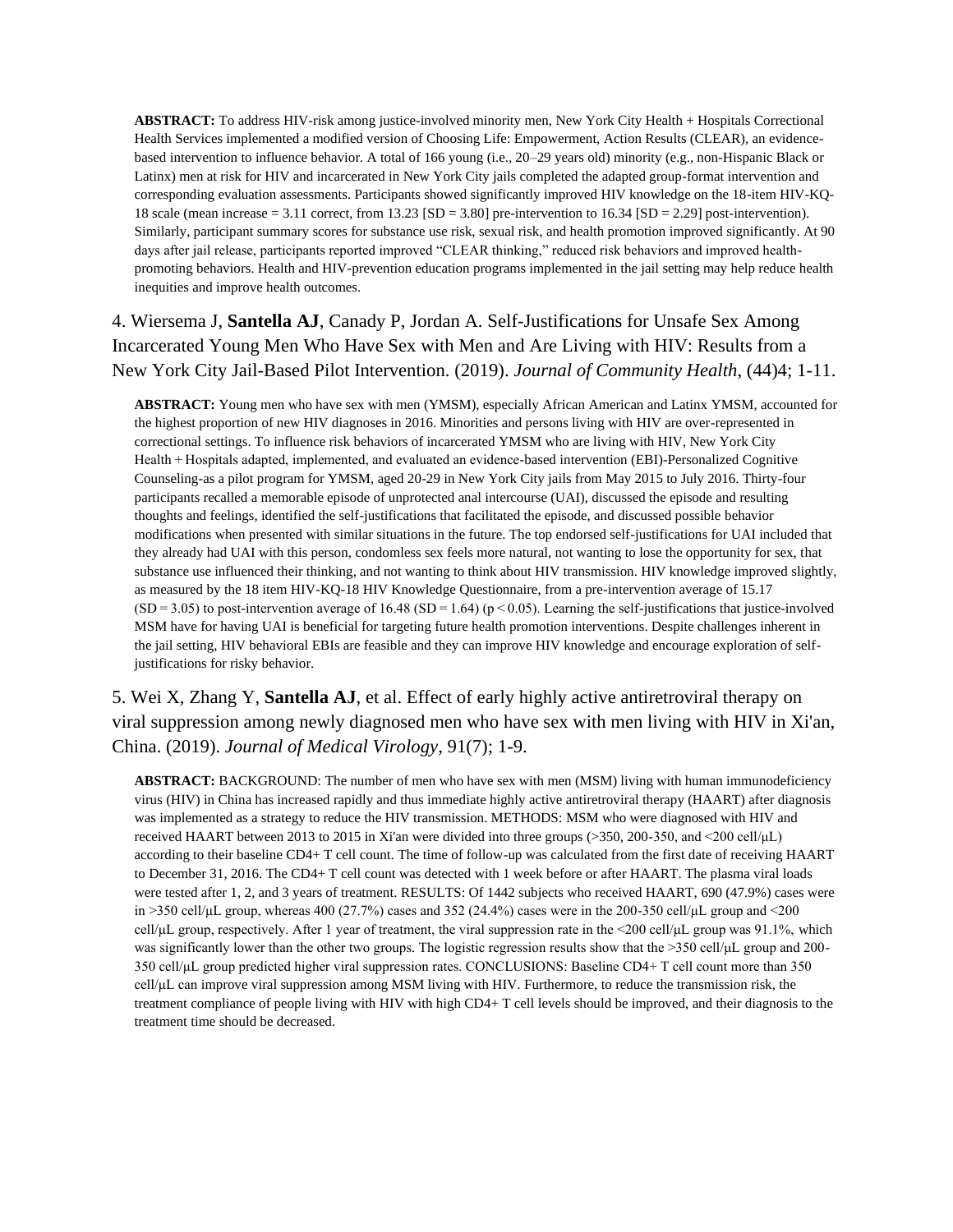# 6. **Santella AJ**, Leuwaisee P, Davide S, Horowitz H, Krishnamachari B. (2019). Oral, Rapid HIV Testing in the Dental Setting: Experiences from Three Dental Hygiene Clinics. *Canadian Journal of Dental Hygiene* (53)2; 125-129.

**ABSTRACT:** Purpose: The goal of oral rapid HIV testing (ORHT) in the dental setting is to identify persons who are unaware of their positive HIV status. The purpose of this study was to describe the experiences of dental hygiene faculty and students who implemented ORHT in university-based dental hygiene clinics and to assess the facilitators and barriers to implementation of ORHT in the dental setting. Methods: Data were collected via semi-structured interviews with dental hygiene faculty and students who conducted ORHT in three dental clinics located in academic institutions. All interview sessions were audio-recorded and transcribed. An inductive approach informed by grounded theory methodology was used to code data and inform theme development. The interview sessions were completed when conceptual saturation was reached. Results: Five themes were identified by the study participants consisting of dental hygiene faculty  $(n=8)$  and dental hygiene students (n=14). Participants felt dental hygienists are qualified to administer ORHT, which fits within their scope of practice; dental hygienists have the skills to feel comfortable offering ORHT without judgement; training is needed with ORHT administration, reading/discussing test results, and counseling for those who receive reactive results; most patients were receptive to being offered the ORHT; and patients accepted the ORHT because it was free, quick to administer and receive results, and convenient since they were already in the dental setting. Conclusion: Results from this study indicate that dental hygienists can play a key role in public health efforts to identify persons who are unaware of their HIV status.

### **Conference Poster Presentations**

1. **Santella AJ**. Let's End The Stigma: A Debate on the MSM Blood Donation Deferral Policy. New York State Ending the Epidemic Summit, Albany, NY, December 3-4, 2019. (poster)

2. **Santella AJ**, Arrowood C, Clark J, Shannon L, Wargo B. The Long Island ETE Campus Advisory Committee: A Pilot Project to Engage College Students in Ending the Epidemic. New York State Ending the Epidemic Summit, Albany, NY, December 3-4, 2019. (poster)

3. **Santella AJ**, Thiru S, Pekale B. Oral Health Related Quality of Life among Suburban Adults with Chronic Diseases. American Public Health Association Annual Meeting, Philadelphia, PA, November 1-3, 2019. (poster)

4. Vasile E, **Santella AJ**, Rojanaworarit C, Varatarian B, Miller D B. Oral Health Screening and Education for Special Needs Children and Young Adults. American Public Health Association Annual Meeting, Philadelphia, PA, November 1-3, 2019. (poster)

5. **Santella AJ**. HIV and Oral Health Update. National Network for Oral Health Access Conference, Las Vegas, NV, October 14 2019. (oral; invited speaker)

6. **Santella AJ**. HIV Testing: A Global Perspective on Acceptability and Feasibility (Invited Plenary Speaker). 8th World Workshop on Oral Health and Diseases in AIDS, Bali, Indonesia. September 14, 2019. (oral; invited speaker)

7. **Santella AJ**. HIV Testing in the Dental Setting: Considerations for Dental Providers. 8th World Workshop on Oral Health and Diseases in AIDS, Bali, Indonesia. September 14, 2019. (oral; invited speaker)

8. Benz Scott L, Chen X, Franza B, Holzer J, Saltz M, **Santella AJ**, Wang F, Zappala G, Zhao X. An Analysis of the Public Libraries on Long Island's Response to the Opioid Crisis. New York State Public Health Association Annual Meeting, May 1, 2019 (poster)

9. Peterson S and **Santella AJ.** Implementing and Evaluating a U=U Campaign. SYNChronicity 2019, Washington, DC, April 14, 2019 (oral)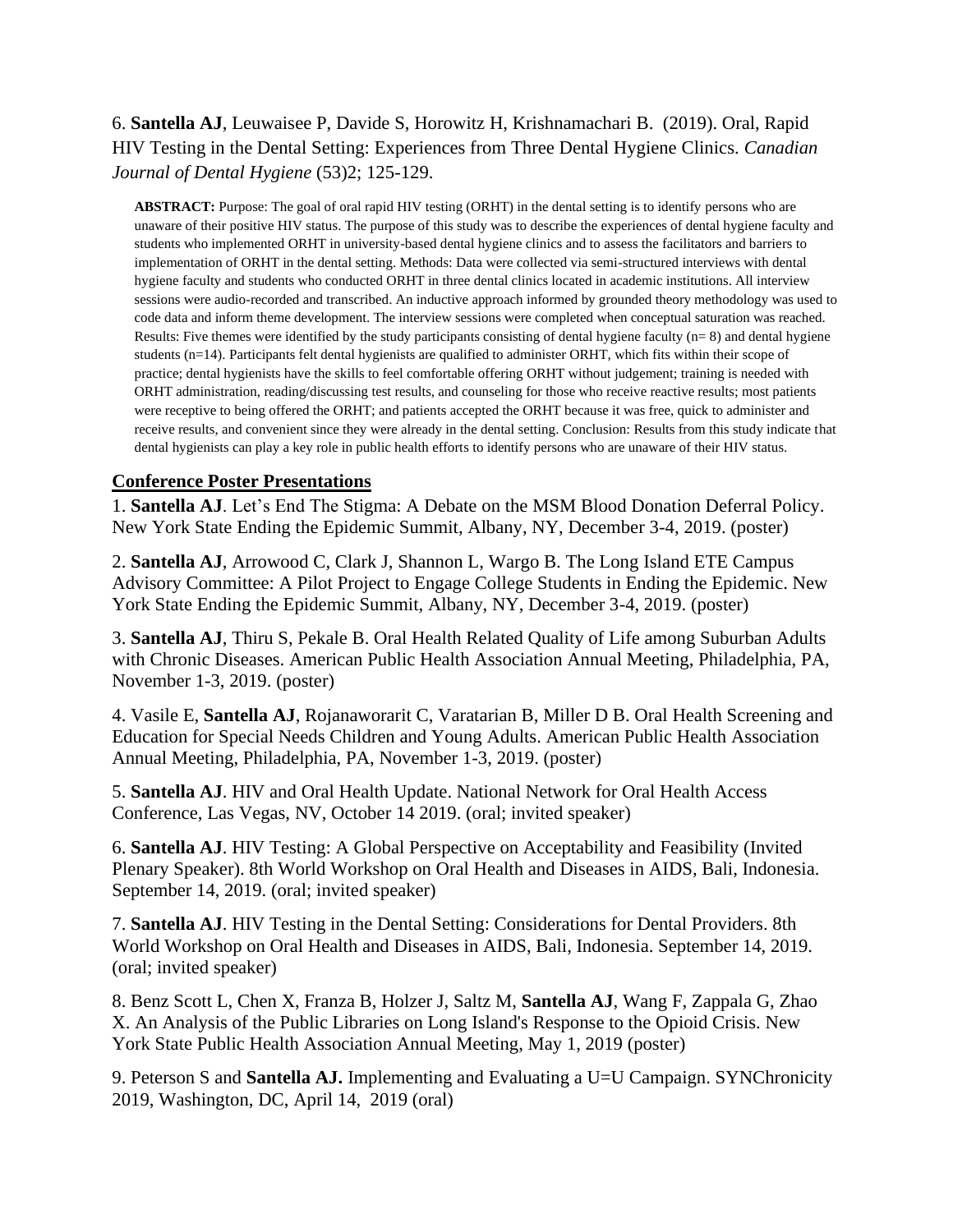10. **Santella AJ**, Cooper S, Spieldenner A, Rosales K, Jones H. Knowledge, Attitudes, and Willingness to Prescribe PrEP Among Primary Care Providers from the Largest Suburban HIV Epidemic in the United States. National HIV Prevention Conference, Atlanta, Georgia, March 18, 2019 (poster)

11. Pizziola L, Horowitz H, **Santella AJ**, et al. Oral Rapid HIV Testing Performed by Dental Hygiene Faculty and Students. American Dental Education Association, March 16, 2019 (poster)

#### **Professional Presentations**

1. **Santella AJ**. LGBTQ+ Health Overview. Suffolk County Library Association, Bellport, NY, November 21, 2019.

2. **Santella AJ**. Ending the HIV Epidemic Hempstead Block Party Community Survey Results, Nassau County ETE Committee, September 18, 2019.

3. **Santella AJ**. Introduction to Public Health Practice and Careers, Brooklyn-Queens-Long Island Area Health Education Center Career and technical Education Industry Scholars Program, August 1, 2019.

4. **Santella AJ**. Best Practices in LGBT Patient-Provider Communications. Belmont Track Workers LGBT Group, Belmont, NY, April 9, 2019.

# **Anthony Santella –** *Public Health*

#### **Peer-reviewed Research Publications**

1. Okala S, Doughty J, Watt R, **Santella AJ** et al. (2018). The People Living with HIV STIGMASurvey UK 2015: Stigmatising experiences and dental care. *British Dental Journal*, 225(2); 143-50.

**ABSTRACT:** Introduction We report experiences of stigma and discrimination in the dental setting among people living with HIV in the UK and explore predictors of self-exclusion from dental care. Methods A convenience sample of people living with HIV recruited through community organisations and HIV clinics using an online anonymous survey. Analyses and writing of the findings were conducted with community engagement throughout. Results Fifty-three percent of 1,528 participants reported that their dental practice was aware of their HIV status, and among these 33% felt poorly supported upon disclosure. Over the previous 12 months, 40% had worried about being treated differently and 15% reported being treated differently to other people attending the dental practice; 5.4% felt their dental care was significantly delayed or refused and 14% had avoided their dental practice in relation to their HIV. Delayed or refused dental care was a strong predictor for self- exclusion (aOR = 6.41, 95% CI: 3.44,11.95). Conclusion People living with HIV continue to report high levels of stigmatising and discriminatory attitudes and behaviour in the dental setting. These experiences were strongly associated with people avoiding dental care. Culturally sensitive awareness and educational tools targeting the dental team should be developed to address the stigma around HIV in this clinical setting.

2. Parrish C and **Santella AJ**. (2018). A Qualitative Study of Rapid HIV Testing and Lesbian, Gay, Bisexual, Transgender, and Queer Competency in the Oral Health Setting: Practices and Attitudes of New York State Dental Directors*. Oral Health and Preventive Dentistry*, 16(4); 333- 338.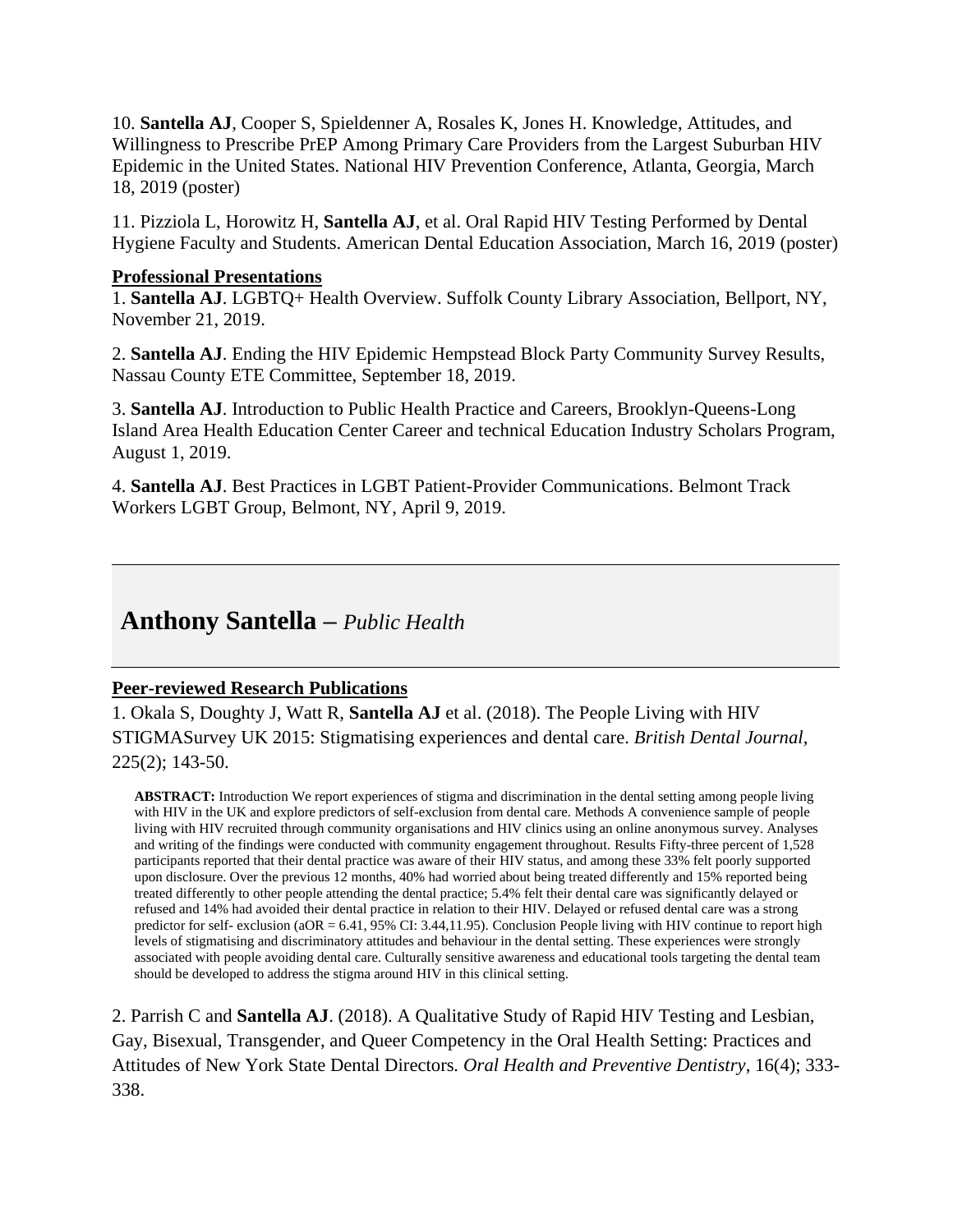**ABSTRACT:** Lesbian, Gay, Bisexual, Transgender, and Queer (LGBTQ) cultural competency and awareness in healthcare settings have been recognized for minimizing health disparities, yet their integration within the oral health community has been minimal. Furthermore, despite evidence showing the compatibility of rapid HIV testing (RHT) in the oral health setting, actual uptake by dentists has been limited. The purpose of this qualitative study was to document New York State dental directors' perspectives and attitudes regarding issues relevant to the LGBTQ patient care and RHT. Materials and Methods:;Semi-structured interviews (N=10) were conducted with New York State dental directors practicing in areas of high HIV prevalence. A deductive and inductive qualitative approach was used to develop an interview guide, in accordance with the Theory of Planned Behavior, that elicited their perspectives, attitudes, and perspectives on RHT and LGBTQ issues; Results: Thematic analysis of the interviews revealed that many dentists cited limited, if any, training and experience in RHT and LGBTQ patient care. Additionally, there was also an evident dichotomy between dentists who were offering RHT and dentists who were knowledgeable and well-versed in LGBTQ issues. Barriers to implementation included time constraints and minimal training and knowledge; Conclusions: While potential facilitators such as test kit reimbursement and patient referral sources could enable LGBTQ and RHT training and uptake, actual implementation in the oral health setting will likely require additional trainings, more involved collaboration with primary care providers, and an overall cultural change amongst the dental profession.

### **Conference Poster Presentations**

1. **Santella AJ**, Cooper S, Spieldenner A, Rosales K, Jones H. (July 2018). Knowledge, Attitudes, and Practices toward PrEP from MSM and Transwomen in the Largest Suburban HIV Epidemic in the United States. International AIDS Conference, Amsterdam, Netherlands.

2. **Santella AJ**, Leuwaisee P, Davide S, Horowitz H, Krishnamachari B. (November 2018). Characteristics of Dental Patients Who Accepted Oral Rapid HIV Tests in University-Based Dental Hygiene Clinics. American Public Health Association Annual Meeting, San Diego, CA.

3. **Santella AJ**, Matthews A, Casa-Levine C, Pizziola L, Page G, Doonachar A. (November 2018). Dental Hygiene Faculty and Student Experiences Implementing Oral Rapid HIV Testing in Three University-Based Dental Clinics. American Public Health Association Annual Meeting, San Diego, CA.

4. Cooper SC, **Santella AJ**, Doonachar A, Kang I. (November 2018). PrEP Uptake and Barriers among MSM and Transwomen in the Largest Suburban HIV Epidemic in the United States. The Society for the Scientific Study of Sexuality (SSSS), Montreal, Canada.

5. Peterson S and **Santella AJ**. (December 2018). Implementing and Evaluating a Homegrown U=U Campaign. New York State Ending the HIV Epidemic Summit, Albany, New York.

6. **Santella AJ**, Cooper S, Spieldenner A, Rosales K, Jones H. (December 2018). Knowledge, Attitudes, and Practices toward PrEP from MSM and Transwomen in the Largest Suburban HIV Epidemic in the United States. New York State Ending the HIV Epidemic Summit, Albany, New York.

7. Cooper SC, **Santella AJ**, Doonachar A, Kang I. (December 2018). PrEP Uptake and Barriers among MSM and Transwomen in the Largest Suburban HIV Epidemic in the United States. New York State Ending the HIV Epidemic Summit, Albany, New York.